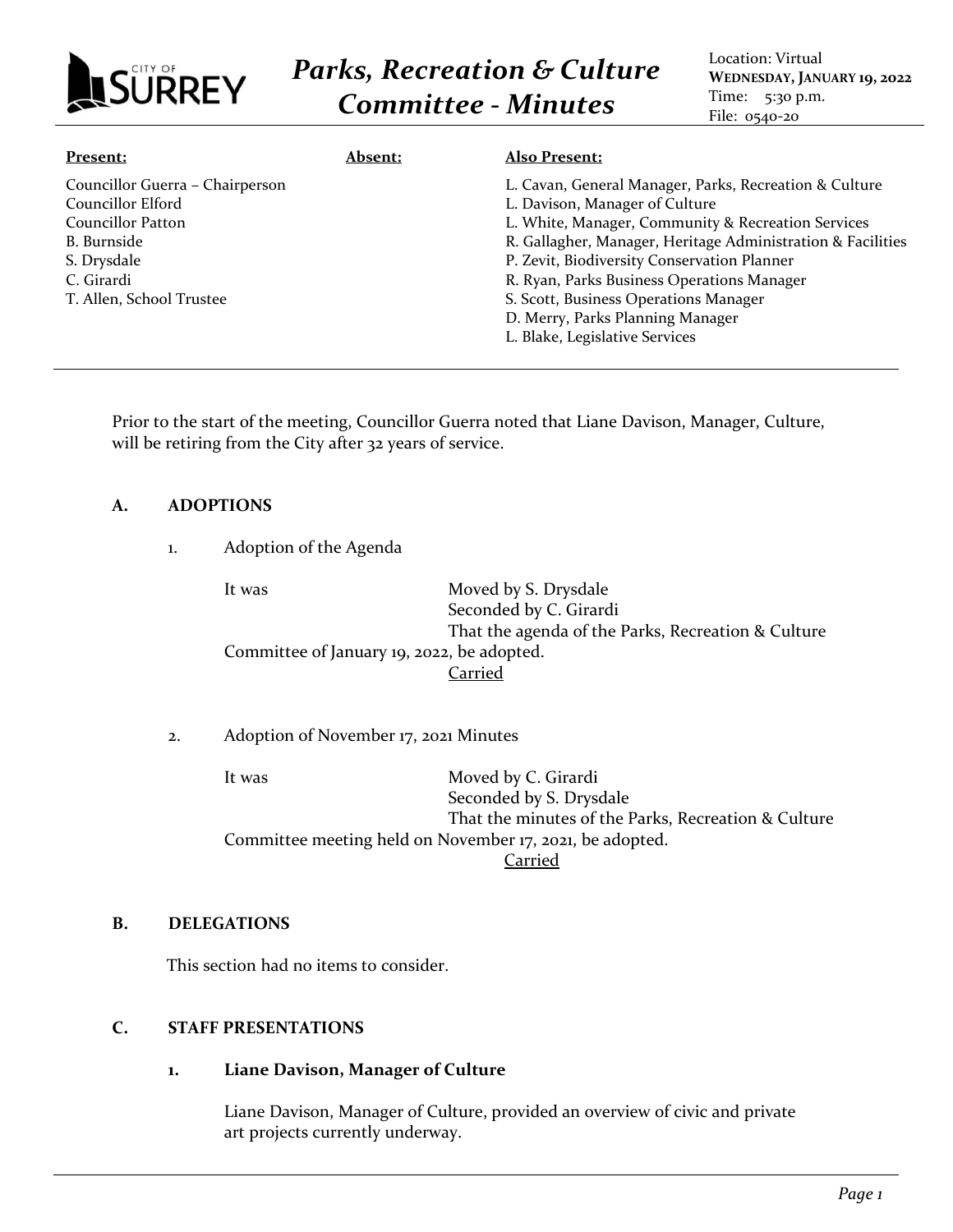In response to questions from the Committee, Ms. Davison advised that staff have been involved in Nicomekl Riverfront Park open houses, as well as consultation with the Kwantlen First Nation and Semiahmoo First Nation. The park will include a combination of public art approaches such as integrated works (i.e. – poetry in boulders and on benches) and staff will work with indigenous artists to commission installations.

# **2. Pamela Zevit, Biodiversity Conservation Planner**

Pamela Zevit, Biodiversity Conservation Planner, provided a presentation regarding the Biodiversity Design Guidelines (BDG). The following information was highlighted:

- The BDG are part of a progression in nature-based approaches in Surrey that demonstrate the City's commitment to biodiversity. The Biodiversity Conservation Strategy (BCS) was implemented in 2014 to identify biodiversity within the city and develop a management strategy to maintain it. The BDG were completed in 2021 to support the implementation of the BCS by integrating biodiversity-based design approaches and best practices that are Surrey-specific and consider the City's environmental, social and political context. The BDG also considered regional connectivity that influence the long-term status of the City's Green Infrastructure Network (GIN) and other natural assets shared with neighbouring cities.
- The BDG have numerous linkages at the operational and policy level so they can be implemented in a collaborative fashion. The Guidelines are intended to help guide land use planning and development activities across the City, focusing on site-level mechanisms to deliver objectives at the microcosm level.
- The BDG are organized into eight modules: habitat structure, light noise, road ecology, drainage, green roofs and walls, maintained landscapes, trails and signage. Each module includes design actions with BCS linkages and co-benefits and design, maintenance and monitoring information. The BDG are intended for use across the city's landscape, with an initial focus on City lands. Projects that have been identified for application of the BDG include Edgewood Park, Bear Creek Athletics Centre and Nicomekl Riverfront Park. Staff will meet with the development community to discuss the application of the BDG in private developments.
- Staff have identified a suite of plant and wildlife species that will benefit from the BDG. The 26 main indicator species will help measure how well the BDG are being implemented based on their movement and health. The Biodiversity Checklist is an additional tool in the BDG and is one of the recommended deliverables from the BCS.
- It is anticipated that the BDG will be transformed into an interactive online tool for staff and the public. An example of an interactive online tool is London's Rewild My Street program that provides design-led guidance for residents who want to adapt their homes, gardens and streets to encourage wildlife.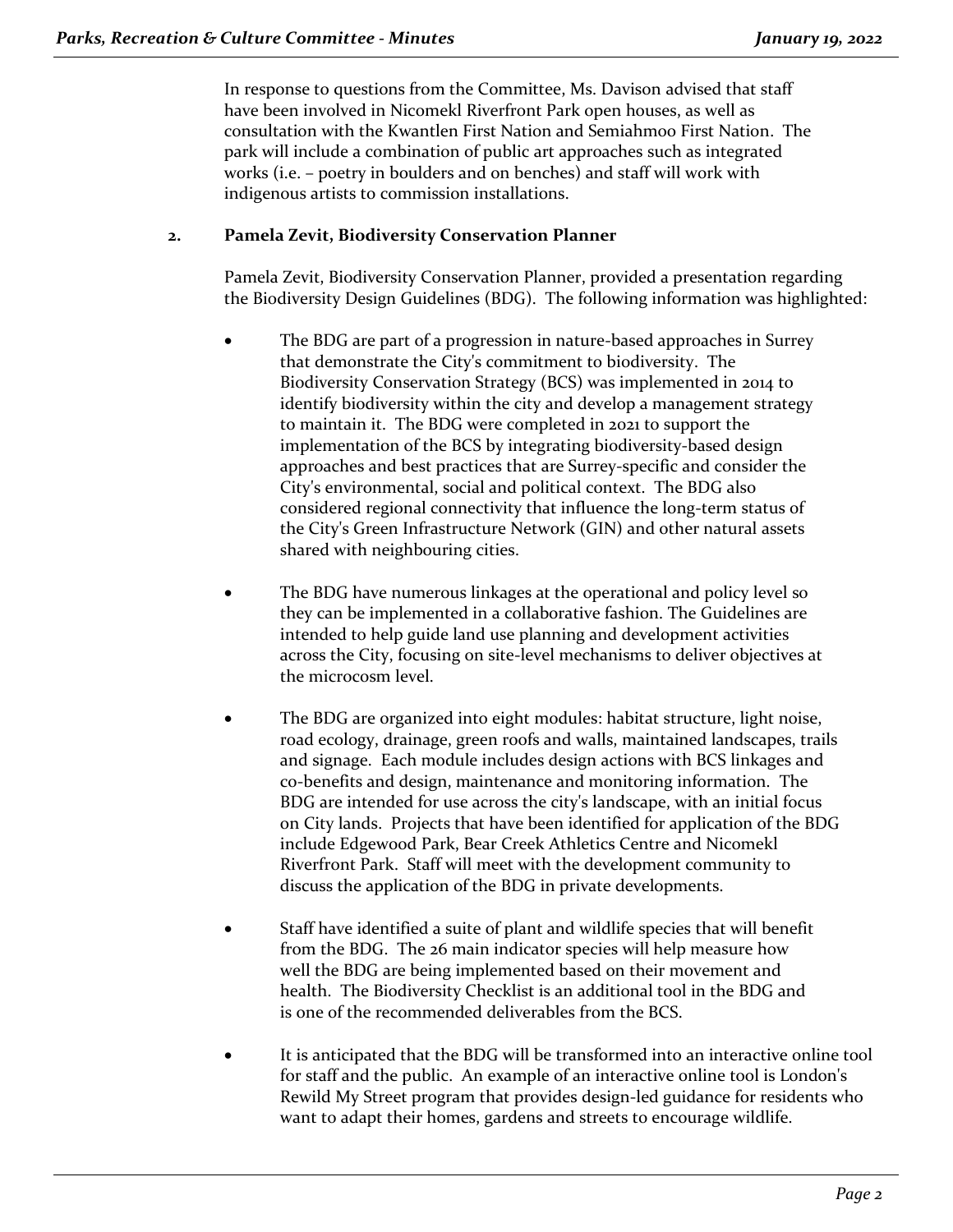• Staff have been working across City departments to integrate the BDG into different activities. Staff have been in discussion on the direction for long-term implementation and comments are being compiled into a future summary.

In response to questions from the Committee, Ms. Zevit provided the following information:

- Staff have been discussing how to better communicate the good work of the City, such as the BDG. It is challenging as there are a number of priorities to communicate, especially with respect to COVID-19.
- During a presentation to AEIAC, that Committee recommended integrating case studies and feedback into the BDG.
- It is more economical to retain green infrastructure assets compared to recreating them. Naturally occurring green infrastructure is also usually more sustainable. The Guidelines provide tools to implement biodiversity in urban environments. For example, a green wall can be added after development, although there are costs to consider.
- Staff are working on a presentation to the Development Advisory Committee, which includes representation from the development industry.
- While the City has an existing Green Roof Policy, implementation is optional. A green roof or wall is expensive infrastructure that requires maintenance and monitoring after installation. There are additional ways to incorporate greenery into developments and infrastructure. A good example is the SkyTrain pillars on No. 3 Road in Richmond.

The Committee noted the following comments:

- Many developers have expressed an interest in sustainable development and it could be beneficial to provide one presentation to a large group of local developers to highlight easy ways to incorporate the BDG into development.
- The Development Advisory Committee has already discussed the densification of parks, so the BDG would be a timely topic.
- The School District already builds schools to high sustainable standards. A green roof has high upfront costs and ongoing maintenance to consider. These costs cannot be offset like they can be in a private development.

## **D. OUTSTANDING BUSINESS**

This section had no items to consider.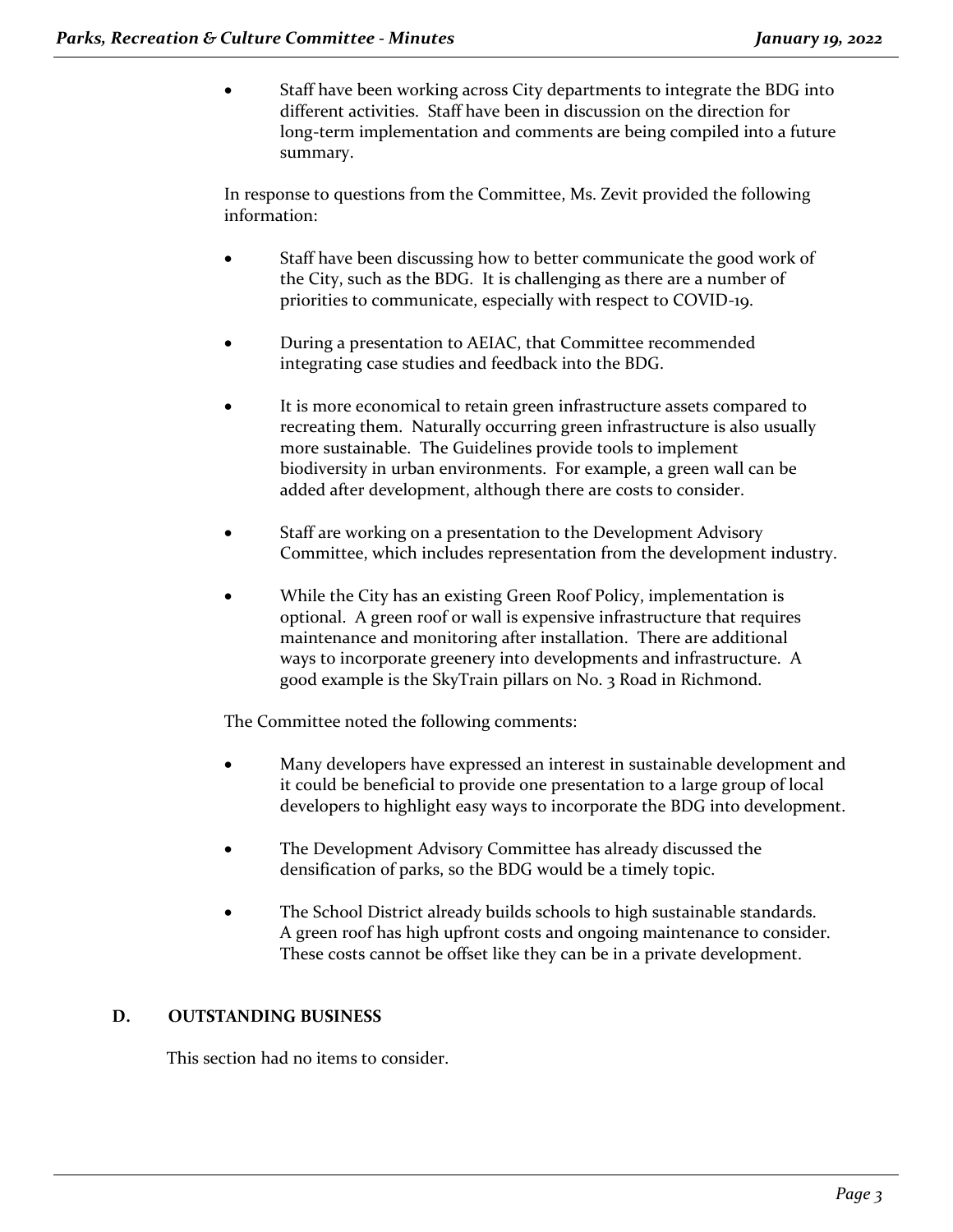#### **E. NEW BUSINESS**

### **1. Proposed Park Name – Inouye Park** File No. 6140-00

### **COMMITTEE RECOMMENDATION**

It was Moved by S. Drysdale Seconded by B. Burnside That that the Parks, Recreation & Culture Committee:

- 1. Receive the report dated January 10, 2022, regarding the proposed park name – Inouye Park for information;
- 2. Endorse the name **'**Inouye Park*'* for the park lots currently identified as 30-G, 30-E, 31-H, 31-E, 31-N, and 31-C Utility ROW's (attached as Appendix "I") and recommend adoption by Council; and
- 3. Attach a copy of the report to the minutes of the meeting for Council endorsement of the proposed name.

Carried

**2. Surrey Performing Arts Reimagined for Kids Program ("SPARK")** File No. 7800-01

It was Moved by S. Drysdale Seconded by B. Burnside That the Parks, Recreation & Culture Committee receive the report dated January 11, 2022, regarding the Surrey Performing Arts Reimagined for Kids Program ("SPARK") for information. Carried

## **3. Follow Up to Kids Play Foundation Presentation to PRCC** File No. 7710-01

In response to a question from the Committee, Laurie Cavan, General Manager, Parks, Recreation & Culture, advised that all grant applications go through an adjudication process to ensure the program is not competitive with other programs being delivered to meet those same needs. Kids Play Foundation is not currently taking field time away from any local sports groups.

It was Moved by S. Drysdale Seconded by B. Burnside That the Parks, Recreation & Culture Committee (PRCC) receive the report dated January 12, 2022, regarding follow up to the Kids Play Foundation presentation to the PRCC for information. Carried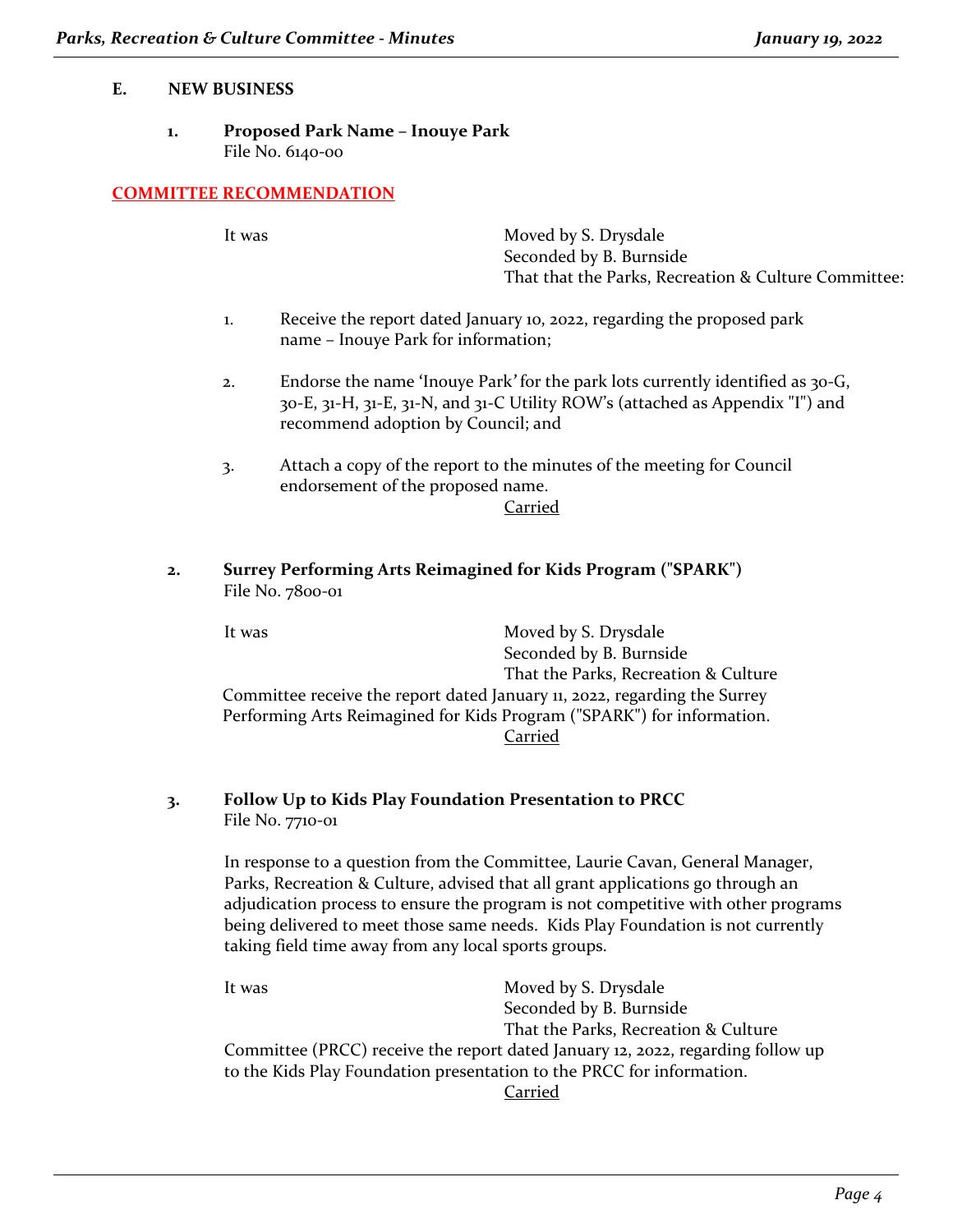### **4. 2022/2023 Fees & Charges By-law Amendment** File No. 1810-01

The Committee expressed support for the proposed overall 0% fee increase and suggested that this should be celebrated and promoted on social media, if approved by Council.

The Committee expressed concerns regarding the new proposed Group Photography and Wedding Ceremonies permit and fee. The Committee suggested that staff could implement a pilot program at the two most congested parks or explore additional options for park management, such as a Park Ambassador program.

In response to questions from the Committee, Laurie Cavan, General Manager, Parks, Recreation & Culture, and Richard Ryan, Park Business Operations Manager, provided the following information:

- Fees have typically increased by  $3-4\%$  per year. The proposed o% fee increase is to help rebuild patronage following COVID-19 restrictions and welcome the public back into City facilities.
- The proposed new rental and amenity rates for the Cloverdale Fairgrounds are comparable to neighbouring cities. The rates are similar to what the City had previously charged for these facilities, but are more standardized and forthcoming. The feedback from facility users regarding the proposed fees has been positive.
- The City of Surrey utilizes a portion of the Artificial Turf Field rental fees to fund a field replacement reserve as the turf covering requires replacement every 8 – 10 years. Other cities may have lower artificial turf field rental fees but then the cost of field replacement is borne by all taxpayers through their property taxes.
- The ability to reopen City facilities depends on Public Health Orders and each facility's ability to provide adequate social distancing. For example, ice rentals are close to 100% capacity, aquatic facilities are well below capacity and fitness facilities were only recently permitted to reopen. Staff follow a decision-making matrix that reviews community demand, safety and ability to reopen. For example, the City does not currently have the aquatic staffing to open those facilities to 100% if permitted. Staff will continue to monitor the situation and open facilities gradually and safely.
- The pandemic has put additional stress on parks and more people are holding outdoor weddings due to group gathering restrictions. The proposed Group Photography and Wedding Ceremonies permit and fee process includes two categories: non-gated passive grass such as Elgin Heritage Park, Redwood Park and Bear Creek Park, and gated passive grass, specifically referring to The Glades Woodland Gardens. Elgin Heritage Park has become especially popular for wedding ceremonies and group photography. These large groups can negatively impact other park users and can result in undesirable activities such as alcohol consumption, littering and fireworks, as well as putting additional stress on parking facilities. The permit and fee process is recommended as a way to manage specific situations that have occurred in a few parks that are popular for these purposes. It is anticipated that this proposal will help staff with park management by better understanding how many groups will be using the park and for what purposes, as well as help ensure the park is left in good condition.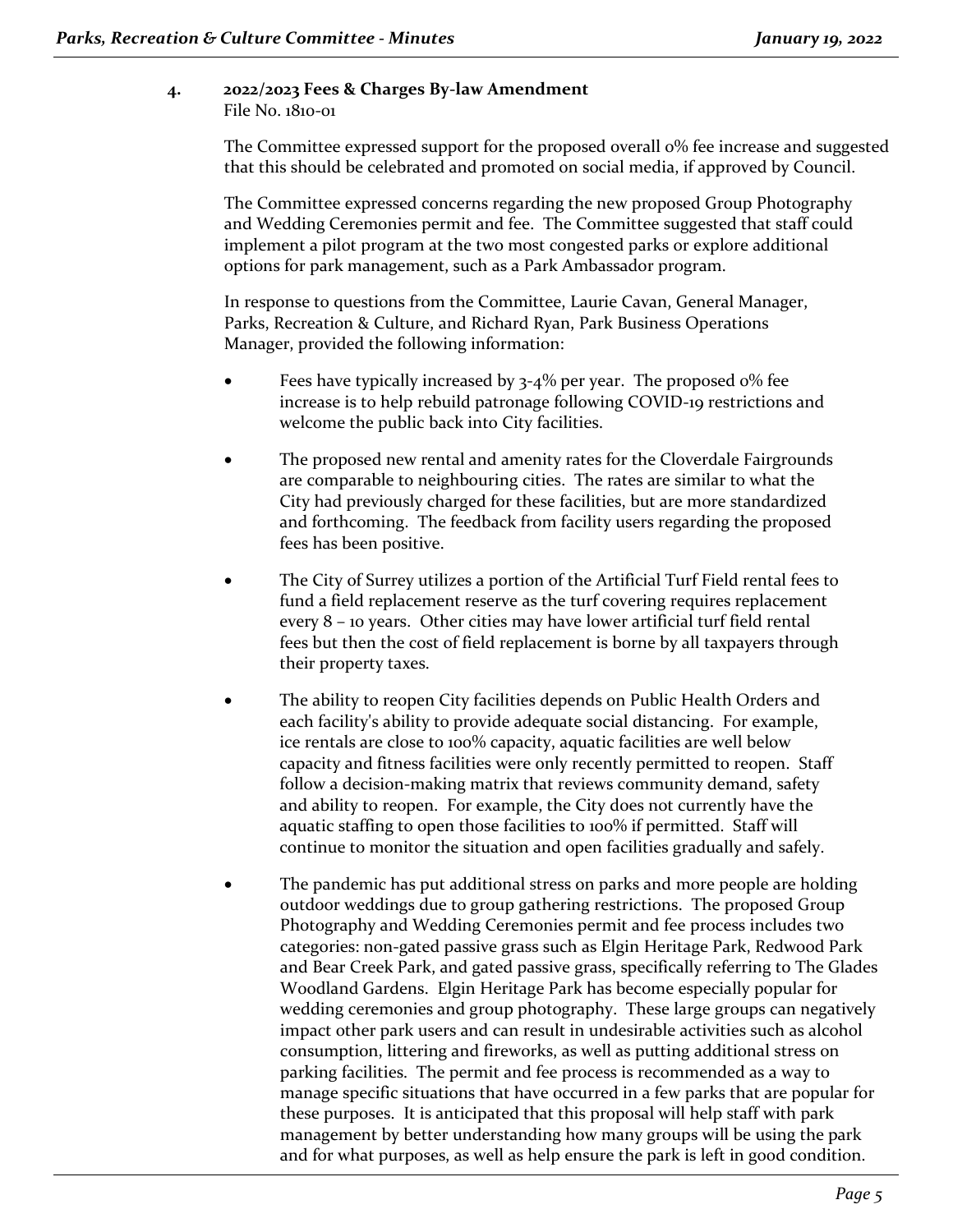- The proposed Group Photography and Wedding Ceremonies permit and fee process would allow staff to outline specific conditions for park use, contact information to follow up with users in the event of any issues, and planning for additional staff as necessary, such as a Park Ambassador and/or Bylaw Services.
- The proposed Group Photography and Wedding Ceremonies permit and fee process would allow for wedding ceremonies to utilize The Glades Woodland Gardens. The proposed fees for this space are on par with other high end botanical gardens such as VanDusen Botanical Gardens and Queen Elizabeth Park Botanical Garden.

It was **Moved by Councillor Guerra** Seconded by S. Drysdale That the Parks, Recreation & Culture Committee refer the proposed Group Photography and Wedding Ceremonies permit and fee process back to staff.

Carried

**5. Indigenous Public Art in Clayton Library** File No. 7850-01

It was Moved by S. Drysdale Seconded by C. Girardi That the Parks, Recreation & Culture Committee:

- 1. Receive the report dated January 11, 2022, regarding Indigenous Public Art in Clayton Library for information;
- 2. Request the General Manager of Parks, Recreation & Culture provide a report to Council recommending staff proceed to contract Roxanne Charles to complete the design for a Public Artwork at the Clayton Library, as generally described in the report and attached as "Appendix I." Carried

# **6. Mural Proposal: "Untitled" for 10240 City Parkway Development** File No. 7800-01

It was Moved by S. Drysdale Seconded by B. Burnside That the Parks, Recreation & Culture Committee:

- 1. Receive the report dated January 11, 2022 regarding proposed mural "Untitled" for the development located at 10240 City Parkway for information;
- 2. Recommend staff prepare a report for Council to recommend approval of the "Untitled" Mural as described in the report.

Carried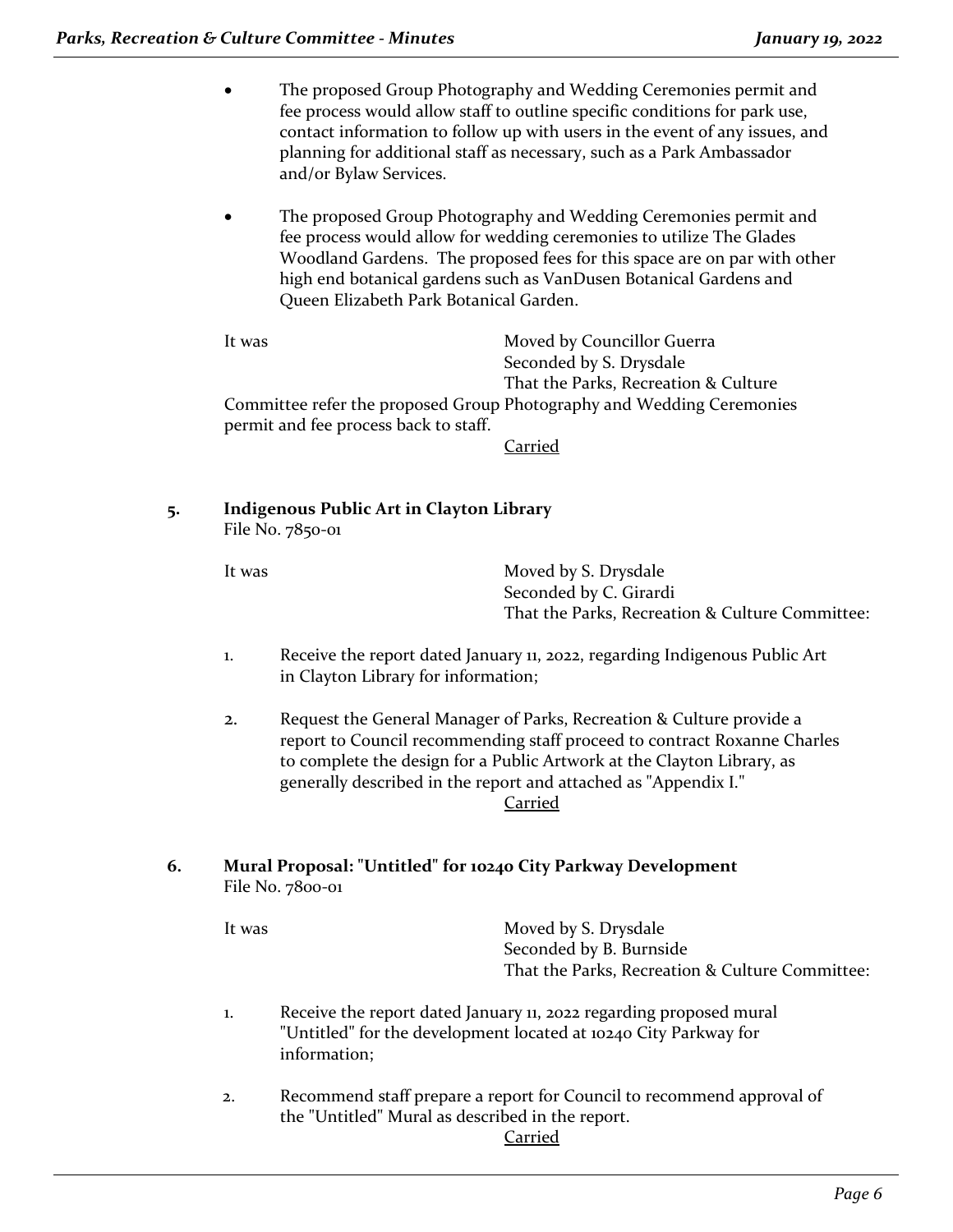#### **F. ITEMS REFERRED BY COUNCIL**

This section had no items to consider.

### **G. CORRESPONDENCE**

This section had no items to consider.

### **H. INFORMATION ITEMS**

- **1. Corporate Report R012 - COVID-19: Emergency Operations Centre Update** File No. 7130-16
- **2. Corporate Report F002 2022 Five-Year (2022-2026) Financial Plan - Capital Program**

File No. 1705-05

In response to a question from the Committee, Laurie Cavan, General Manager, Parks, Recreation & Culture, advised that staff will provide regular updates to the Committee as Parks projects part of the Capital Program come online.

## **I. OTHER BUSINESS**

1. Verbal Updates

L. Cavan, GM, Parks, Recreation and Culture, provided the following verbal updates:

- The Crescent Beach Property Owners Association and St. John Ambulance, with the support of Parks staff, installed two AED (automated external defibrillators) at Blackie Spit and Sullivan Point. The AED units are available 24/7 and are equipped with an alarm and camera technology to protect it from vandalism and theft.
- The Peer Mentorship Program runs weekly at the Clayton Community Centre and engages pre-teens and youth in leadership-based activities. The program participants will host a clothing drive on January 28 and 29, 2022.
- Online Youth Nights are held monthly and the next event is "Card Making for Seniors" and is scheduled for January 20, 2022.
- The English Conversation Program is part of the City's diversity program and is facilitated by volunteers. It is offered in Fall, Winter and Spring, with the Winter 2022 session provided virtually.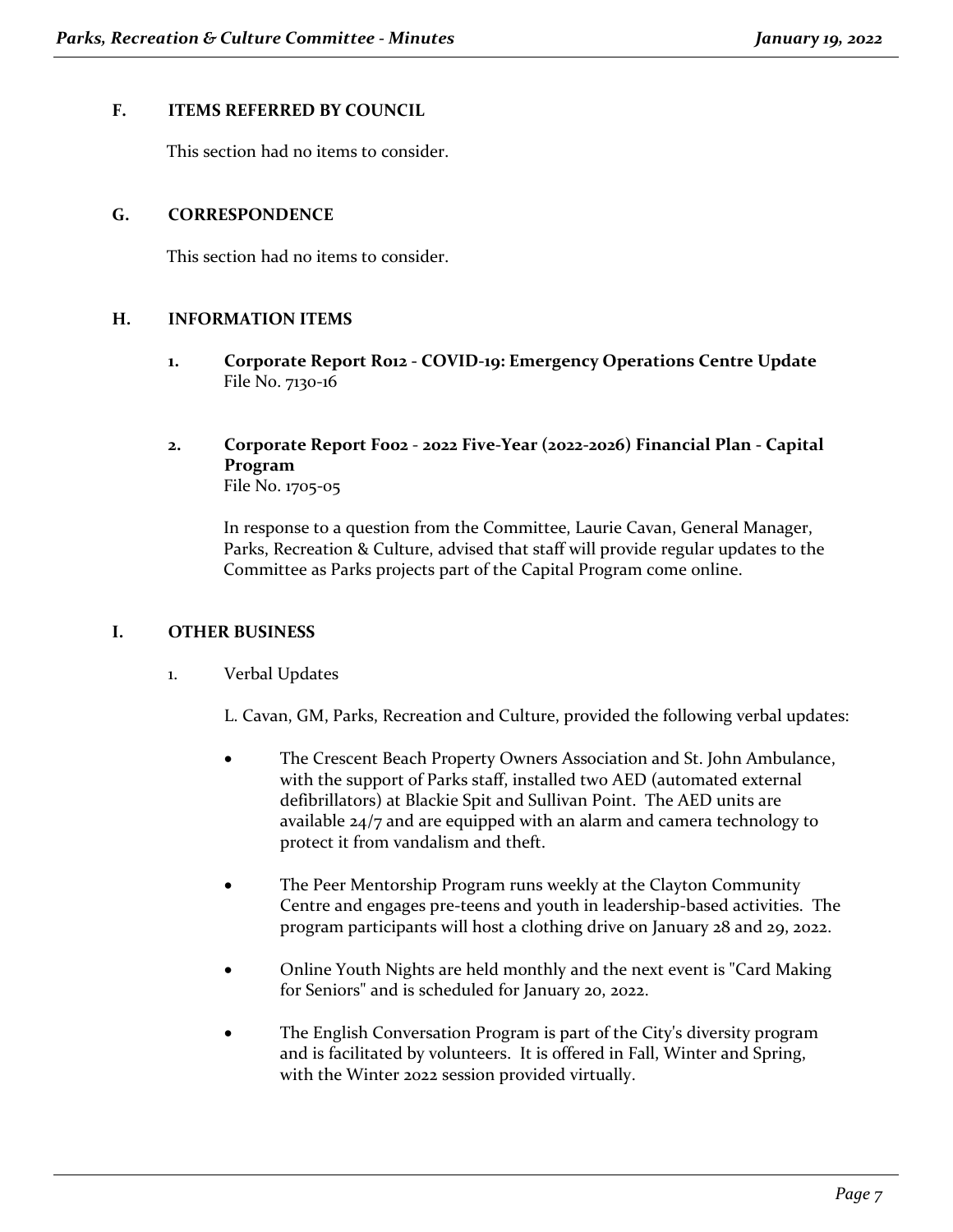- Staff are currently updating the Park Naming Policy and reviewing how the City names its features. Staff contacted the School District for information regarding their naming policy. A report will be brought forward to the Committee at a future meeting.
- The Urban Forestry Team collaborated with the Engineering department to reduce pedestrian hazards in downtown Cloverdale by repairing damaged sidewalks, installing root barriers and creating larger garden areas around 14 trees.
- Parks Partnership will be hosting a free winter event to celebrate BC Family Day on February 19 a Darts Hill Garden Park.
- The City is considering a bid for the 2024, 2025 and 2026 BC 55+ Games. Staff will work on a potential expression of interest for the Committee's consideration and Council approval.
- The City will slowly reopen it fitness facilities in compliance with the most recent Public Health Orders. The facilities will require adequate spacing requirements that will result in lower capacity. Users will also be required to pre-register and provide proof of vaccination.

## **J. NEXT MEETING**

Next meeting of Parks, Recreation and Culture Committee is scheduled for February 16, 2022.

## **K. ADJOURNMENT**

It was Moved by S. Drysdale Seconded by C. Girardi That the Parks, Recreation & Culture

Committee meeting do now adjourn.

Carried

\_\_\_\_\_\_\_\_\_\_\_\_\_\_\_\_\_\_\_\_\_\_\_\_\_\_\_\_\_\_\_\_\_\_\_\_\_ \_\_\_\_\_\_\_\_\_\_\_\_\_\_\_\_\_\_\_\_\_\_\_\_\_\_\_\_\_\_\_\_\_\_\_\_\_\_

The Parks, Recreation & Culture Committee adjourned at 7:03 p.m.

Certified as true and correct:

Jennifer Ficocelli, City Clerk Chairperson – Councillor Guerra